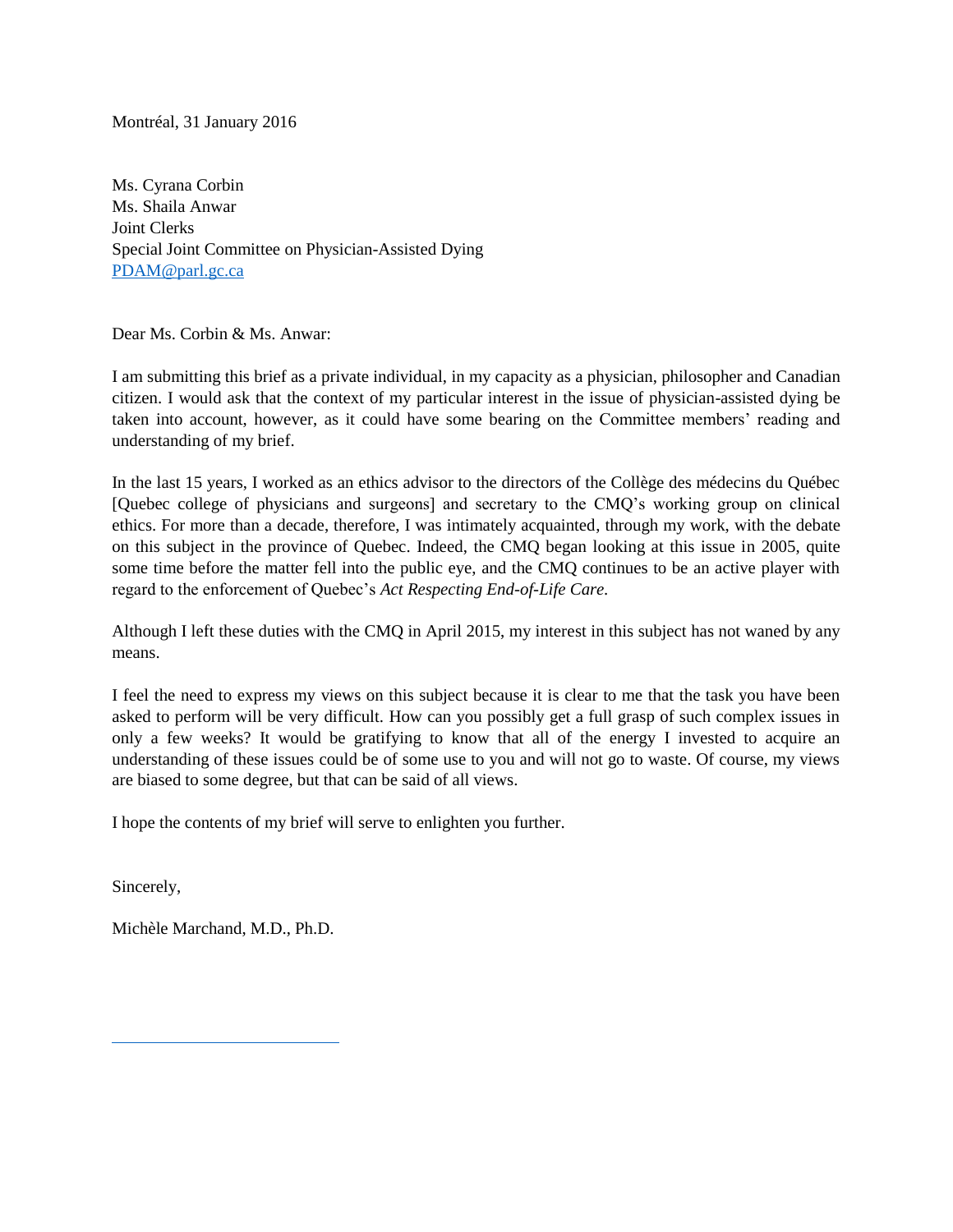Will "physician-assisted dying" become one more reason to want Quebec independence?

Brief Submitted to the Special Joint Committee on Physician-Assisted Dying by Michèle Marchand, M.D., Ph.D. (Philosophy)

31 January 2016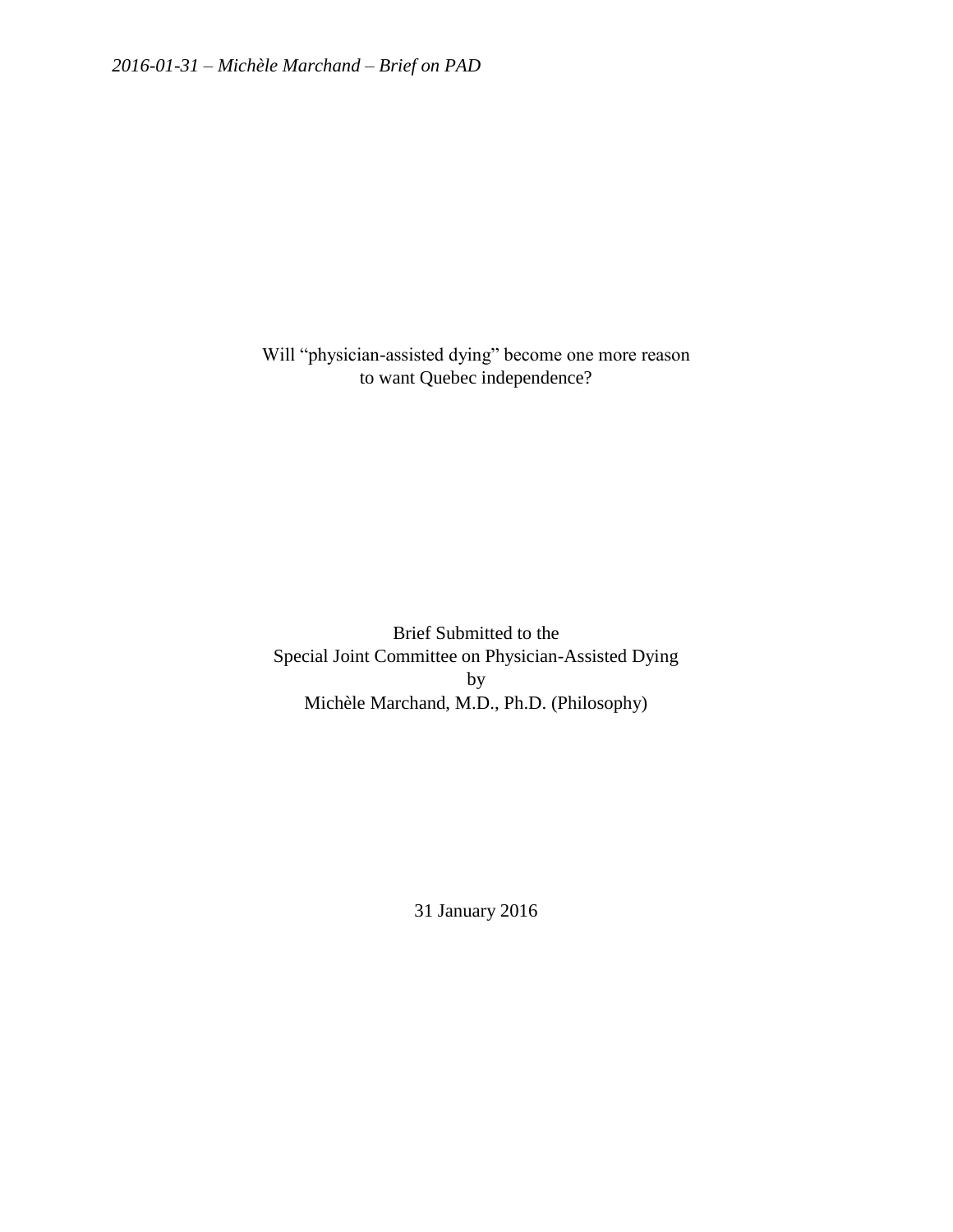## **Will "physician-assisted dying" become one more reason to want Quebec independence?**

The longer we take to give effect to the Supreme Court decision on "physician-assisted dying," the more confusion swirls around this concept. This would not be such a serious concern if the confusion was strictly terminological; however, the spread of confusion seems to be affecting even the ideas that took years to clarify in the province of Quebec.

In my opinion, there is an urgent need to reaffirm as clearly as possible what was a matter of consensus in Quebec and to admit humbly that some issues were not resolved because they are inherently more difficult to address. The need is particularly urgent in light of the fact that the government is moving to address these issues in Ottawa and that only a short time has been set aside to debate these matters.

# **1. In Quebec: extensive public debate, a measure of consensus and legislation concerning end-of-life care**

Let us start with a brief review of historical facts. Following lengthy consideration of the intensity of care and the decision-making process, Quebec physicians indicated that they were somewhat receptive to the idea of actively providing aid in dying to end-of-life patients whose suffering could not readily be relieved. This was in 2009. The broad public debate that followed resulted in a certain degree of consensus, which in turn led, five years later, to the passage of a bill by the National Assembly concerning not just "medical aid in dying" but indeed all end-oflife care. Quebec's *Act Respecting End-of-Life Care* came into force on 10 December 2015. Thus, within the province of Quebec, the picture was relatively clear until recently.

## **1.1 Yes, we want physicians to be able to assist end-of-life patients in dying**

The *Act Respecting End-of-Life Care* adopted by the Quebec National Assembly on 10 June 2014 is clear. It defines "medical aid in dying" to mean "care consisting in the administration by a physician of medications or substances to an end-of-life patient, at the patient's request, in order to relieve their suffering by hastening death." Since 10 December 2015, when the legislation came into force, the criteria for eligibility to obtain medical aid in dying are essentially as follows: a patient must be an insured person within the meaning of the *Health Insurance Act*, be of full age and capable of giving consent to care, be at the end of life, suffer from a serious and incurable illness, be in an advanced state of irreversible decline in capability, and experience constant and unbearable physical or psychological suffering which cannot be relieved in a manner the patient deems tolerable.

The goal is precise and, all in all, fairly restrictive: to make it possible for physicians to aid patients facing inevitable and relatively imminent death to avoid needless suffering, in exceptional cases where symptoms are extremely difficult to relieve. Nevertheless, the debate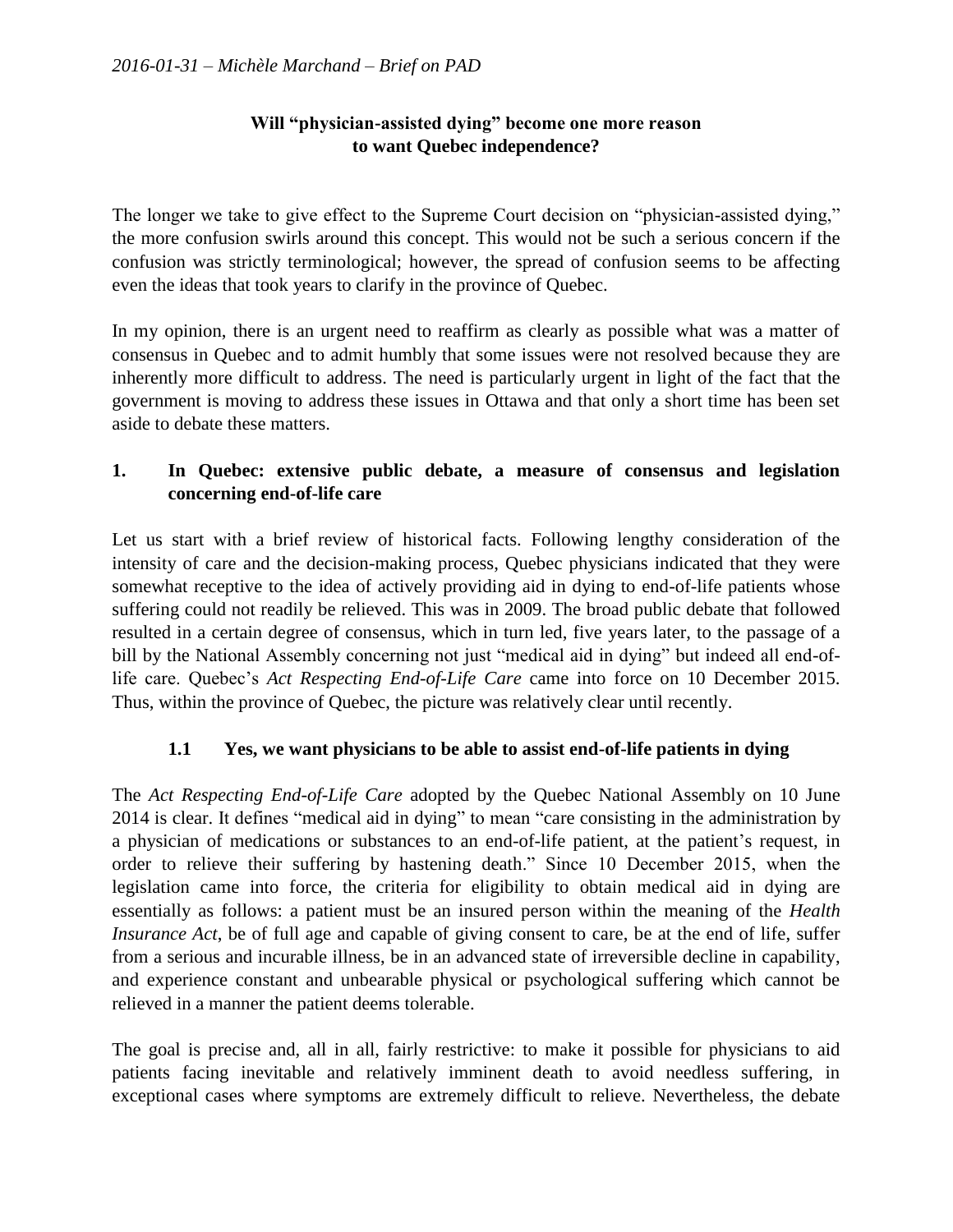surrounding this issue was marked by clear disagreements – and for good reason. Whatever terms are used, the establishment of a new exception to the prohibition on causing the death of a human being is not a trivial matter.

Arguably, it became possible to reach a consensus despite these disagreements because medical aid in dying was considered a form of care and framed as such. Social solidarity and compassion therefore prevailed, although autonomy remained a key consideration. Not only must the individual concerned consent to such care, he or she must in fact request it. Physicians are required to follow a very strict protocol for validating and, if necessary, giving effect to such a request.

At the risk of seeming harsh, it is important to be crystal clear here. Once the decision has been made, protocol calls for the end of life to be hastened as respectfully and efficiently as possible. For this reason, it was agreed that specific, fast-acting and inevitably lethal substances must be administered by injection by a physician and not prescribed as a medication to be taken by a patient at a time of his or her choosing, with the risks of complications and failures that would entail.

No one ever claimed that sufficient consensus was achieved to put an end to the debate. The fact remains that many people, including a number of physicians, continue to be opposed to this practice. The legislation in fact shows great respect for the right of health care workers to conscientious objection. It is also clear that the legislation leaves open the question of medical aid in dying for persons who are incapable of giving consent or who have not reached the end-oflife stage.

## **1.2 No, we are not ready to provide medical aid in dying to non-end-of-life patients**

As debate on the issue was drawing to a close in Quebec, the Supreme Court of Canada announced its decision in *Carter v. Canada* concerning a dispute over a request for assisted suicide by an individual who was not yet an end-of-life patient. In the decision released on 6 February 2015 the Court invalidated the provisions of the *Criminal Code* prohibiting all forms of assisted dying and considered that medically assisted suicide and euthanasia should be available under certain conditions that are essentially the same as those specified in Quebec's *Act Respecting End-of-Life Care*, save for the requirement that individuals must be at the end of life.

This may appear to be a minor difference, but it most assuredly is not. In my opinion, it completely changes the picture and the moral issues at play. Hastening the death of a person whose life is drawing to a close in any case is an action that does not carry the same moral weight as hastening the death of a person who believes that life is no longer worth living.

I do not believe there are many people, let alone physicians, willing to assume the moral burden of assisted suicide. I am far from certain that our societies would wish to assign such a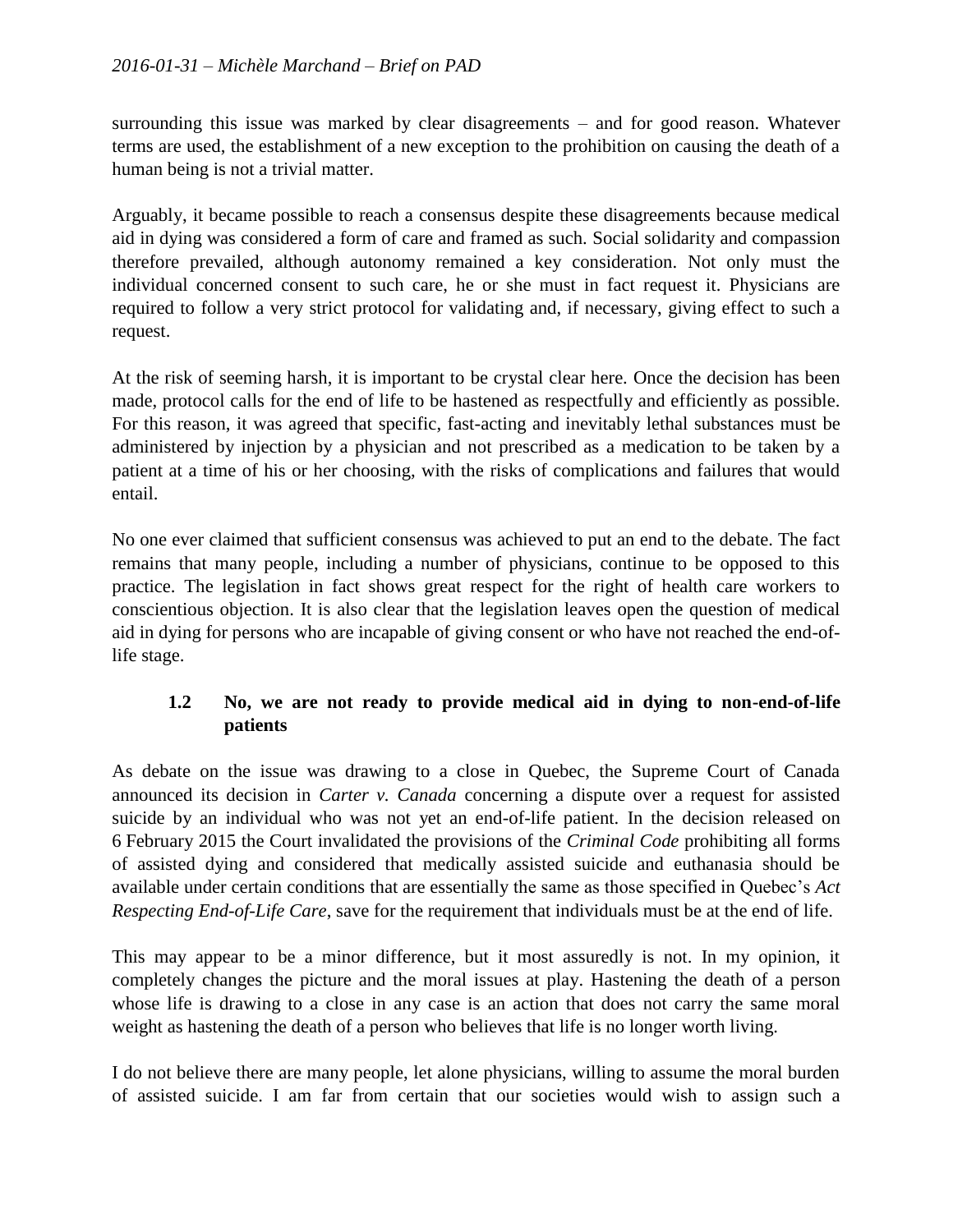responsibility to physicians or even promise these individuals assistance in dying because they have chosen to end their lives. For some people, autonomy is a value that can eclipse all other considerations. It seems to me that, here too, social consensus leans toward compassion and solidarity which, in this instance, tend to want to help these individuals give new meaning to their lives.

Once again, let us be clear. Suicide is no longer prohibited in Canada, but it is a huge leap to go from there to assisted suicide – a leap that Quebec was unwilling to make.

### **1.3 We chose to patiently reflect upon how best to assist these people and upon what comes next**

In my view, the decision not to open the door to assisted suicide was the right decision. But I don't believe we can stop there. For some suffering individuals, the promise that medical assistance will be provided at the end of life will not be enough, and they will not depart from their decision to shorten their lives regardless of all of the support made available to them. So how can we help these people?

The answer may be elsewhere. More and more cases are now being reported of people wishing to shorten their lives not asking for physicians to aid them in their quest, even in jurisdictions where this is permitted. Instead, they are refusing treatment or, if they are not under active treatment, they are refusing to eat and drink. Nowhere is the right to demand certain types of care guaranteed; however, the right to refuse care has long been recognized in Quebec and elsewhere. Nutrition and hydration, even natural, are recognized forms of care. A person who is of age and capable of giving consent to care therefore is entitled to refuse certain types of care, even if such care is essential to the preservation of his or her life. Health care workers must respect this decision and see to the comfort of the patient, which they are perfectly capable of doing. Health care personnel are ultimately called upon to "help persons to die," but this does not constitute "assisted suicide" – much less "euthanasia" – in the generally accepted sense of those terms.

Such a continued refusal of medical care would be entirely consistent with the spirit of the Quebec legislation. Indeed, the entire second part of the Act is devoted to advance medical directives and to respecting the wishes of the people concerned. It is clearly stated that provisions respecting advance medical directives and patients' wishes apply to all medical care, regardless of whether the individuals in question are at the end-of-life stage. Other paths could open up, since the Act establishes a commission on end-of-life care that may, based upon the mandatory reports filed by physicians for all such requests, compile essential data to fuel ongoing debate on this issue.

#### **2. In Canada: Obligation to legislate in the wake of the Supreme Court decision**

Obviously, the waters were muddied by the Supreme Court decision that found the complete prohibition of assisted dying to be unconstitutional and required the federal and provincial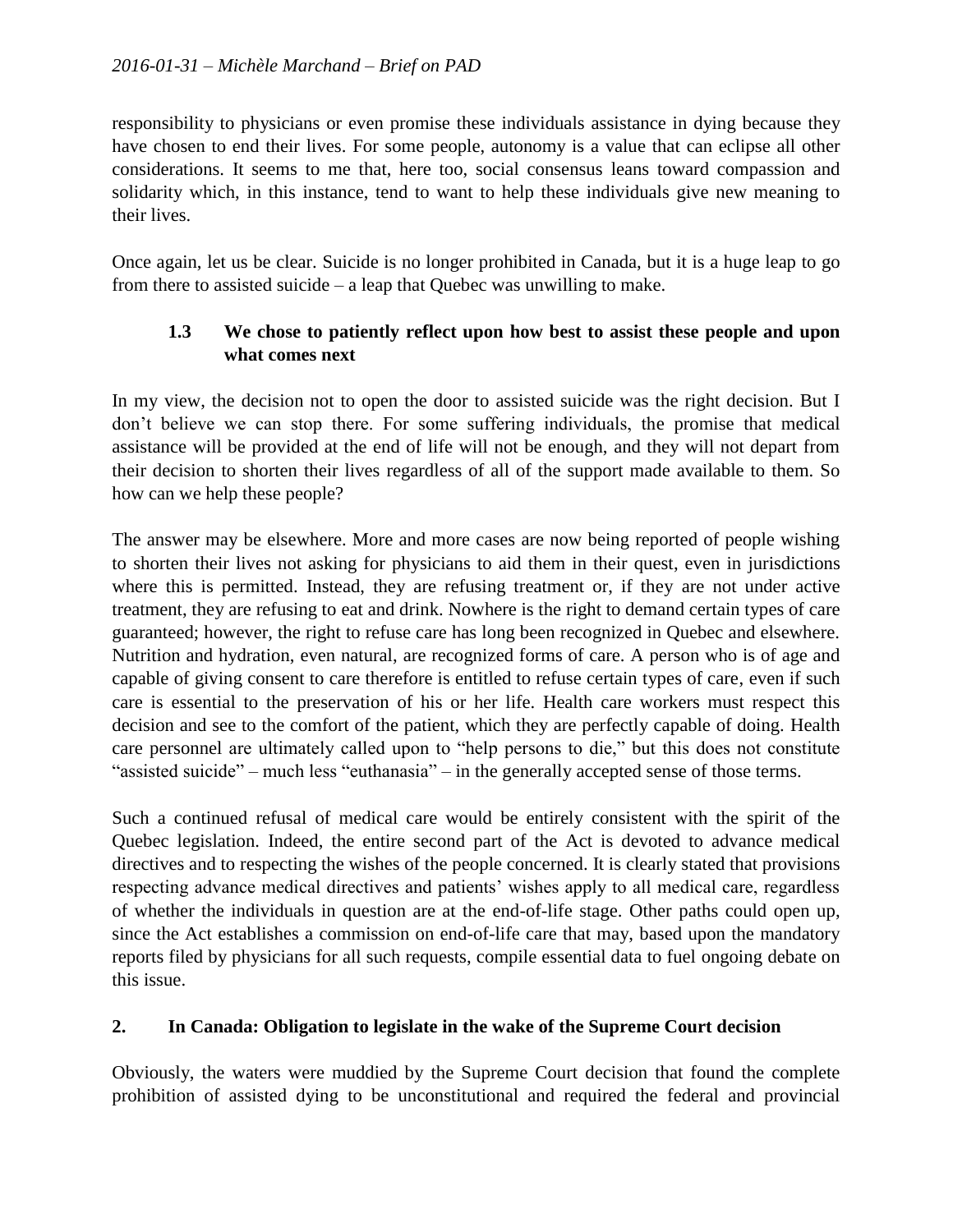governments to pass legislation within a relatively short period of time to legalize medical euthanasia and medically-assisted suicide, subject to certain conditions specified by the Court. The strange turnaround by the organizations representing physicians in the rest of Canada indicates an apparent willingness to accommodate such a drastic change in situation. But from Quebec's standpoint, it is as though the entire process had to be repeated very quickly and entirely in reverse.

#### **2.1 The strange about-face by physicians, and conscientious objections**

As we have seen, the Supreme Court decision represents a startling reversal in that it opens the door to both euthanasia and physician-assisted suicide for persons of full age and capable of giving consent who are ill and suffering but have not necessarily reached the end-of-life stage of their lives. Nevertheless, everyone seems to want to back this position, starting with the organizations that represent physicians in this country. By what miracle could we expect to achieve such a consensus in only a few months, whereas Quebeckers took more than five years to reach a far less stringent compromise?

This question is all the more pertinent when one considers how often the Canadian Medical Association (CMA) had previously reiterated its firm opposition to all forms of physicianassisted dying. Even when the debate was at its heaviest in Quebec, the CMA did not waver, except to consult its members again and to conclude that the majority of comments were opposed to any opening up on this issue. But now the CMA has released a document addressing recommendations to the bodies responsible for giving effect to the Supreme Court decision. Surprisingly, this document repeats almost verbatim the criteria laid out by the Court for obtaining medical aid in dying. It merely clarifies the terms employed by the Court, and the only noticeable trace of opposition concerns conscientious objections. The College of Physicians and Surgeons of Ontario recently submitted a nearly identical proposal to the attention of its members and the public, requesting their comments. A considerable number of comments were received and are available online for consultation. However, not many comments focused on the meat of the debate. Instead, the matter of conscientious objection came up repeatedly, with many physicians objecting to the new obligation that would be placed upon them of transferring the patient if their personal convictions prevented them from fulfilling a request for physicianassisted dying.

What explanation is there for this about-face? I don't believe in miracles. I think that physicians, whose collaboration was taken for granted by the Supreme Court, have simply abdicated collectively and now see conscientious objection as the only way out left to them. You don't have to be a prophet of doom and gloom to predict an increase in the number of conscientious objections, which is something we sought to avoid in Quebec by making certain we had the cooperation of physicians throughout the process. Of course, this was made easier by the fact that "medical aid in dying" does not include assisted suicide, under the terms of the Quebec Act, and that access to physician-assisted dying in Quebec currently remains restricted to individuals at the end of life. It should be pointed out, however, that in jurisdictions where both options are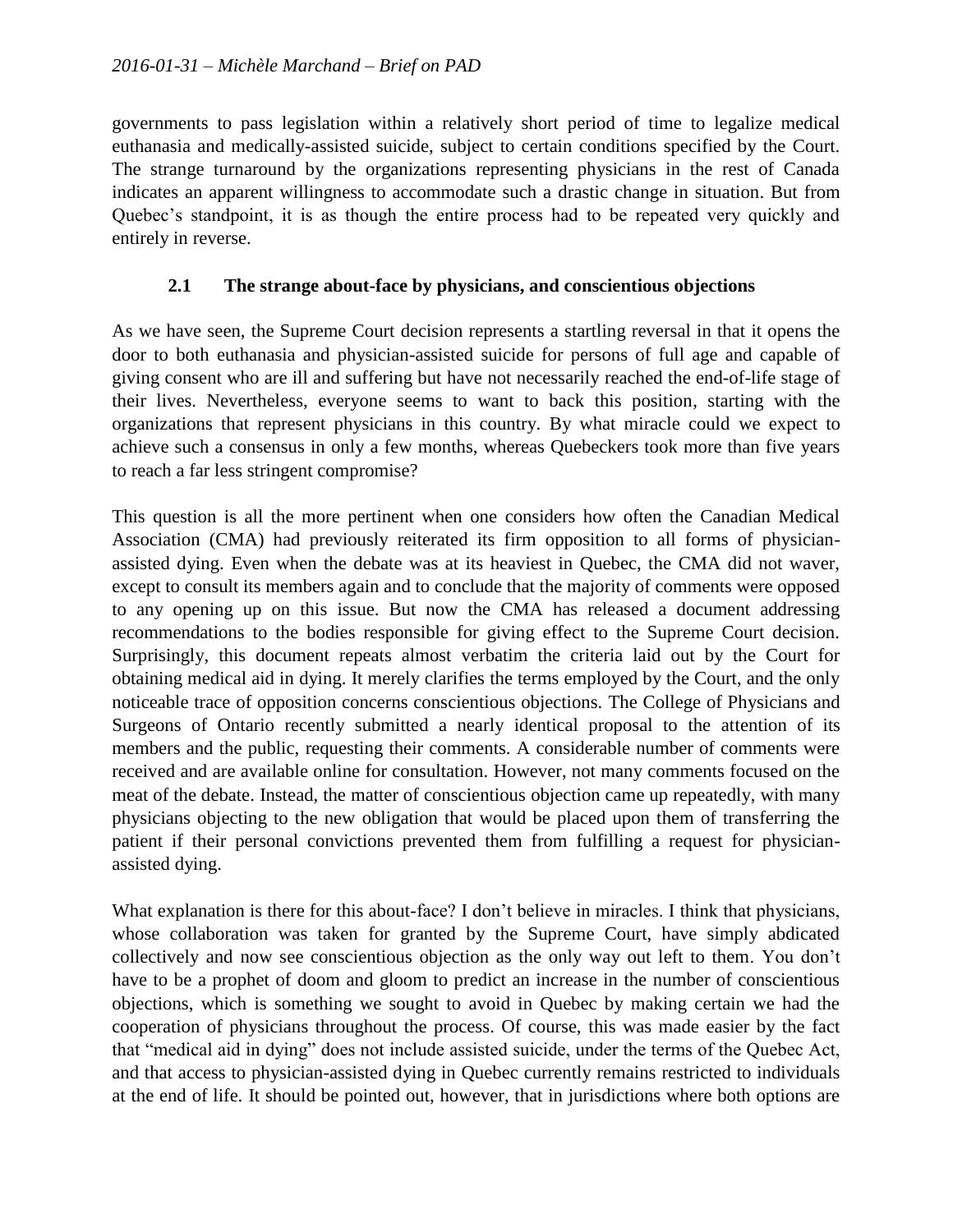possible, there are virtually no physician-assisted suicides and requests for euthanasia are primarily made by end-of-life patients.

### **2.2 Government by the Judges?**

Canadian physicians are certainly not alone in thinking that debate is no longer possible, now that the Supreme Court of Canada has ruled on this matter. However, the Court itself emphasized, twice in fact (once in the *Carter* judgment and again in its response to the government's application for an extension of the suspension of the Court's declaration of invalidity in that ruling), that the best way to address such sensitive issues is through the legislative process. The Court invalidated the *Criminal Code* provisions prohibiting assisted dying, but acknowledged that the federal and provincial parliaments have the power to legislate on the availability of physician-assisted dying under certain conditions.

Indeed, it is important to bear in mind that, in our democratic societies, the heavy burden of making and unmaking laws is not left to the judiciary so much as it is placed in the hands of the officials we have elected to govern us and represent our interests, which would entail a certain minimum amount of public debate, if only in parliamentary settings. In my view, even though it must be respected because it brings us back to the most fundamental rules of law, a Supreme Court decision, albeit unanimous, does not make it possible to skip the complex process of crafting and passing legislation. I am not a legal expert, but I do know that there is growing recognition, in the legal community and elsewhere, of the notion that the validity of a decision rests in large part on the fact that all of the people it concerns have had the opportunity to debate the matter.

In retrospect, it can be said that this is precisely the path that was followed in Quebec on the issue of medical aid in dying, and that the entire exercise was conducted in what many consider an exemplary fashion (since it included extensive public consultation and avoided political squabbling among parliamentarians).

#### **2.3 A contentious issue**

The problem, and it is not inconsiderable, is that the consensus ultimately arrived at in Quebec and the Supreme Court decision do not share the same parameters. The challenge now is to come up with legislation, within a very tight time frame, that respects both the Supreme Court decision on physician-assisted dying and the consensus developed on the subject in Quebec, which is already enshrined in that province's *Act Respecting End-of-Life Care.*

As time passes, it would seem that the direction given by the Supreme Court, which borrows directly from foreign legislation, is being viewed as a better source of inspiration than the Quebec Act for the purpose of legislating on medical aid in dying. The Court's position appears to be attracting massive support, perhaps even more than could have been anticipated. The fear that the already thorny issue of physician-assisted dying will become a new bone of contention in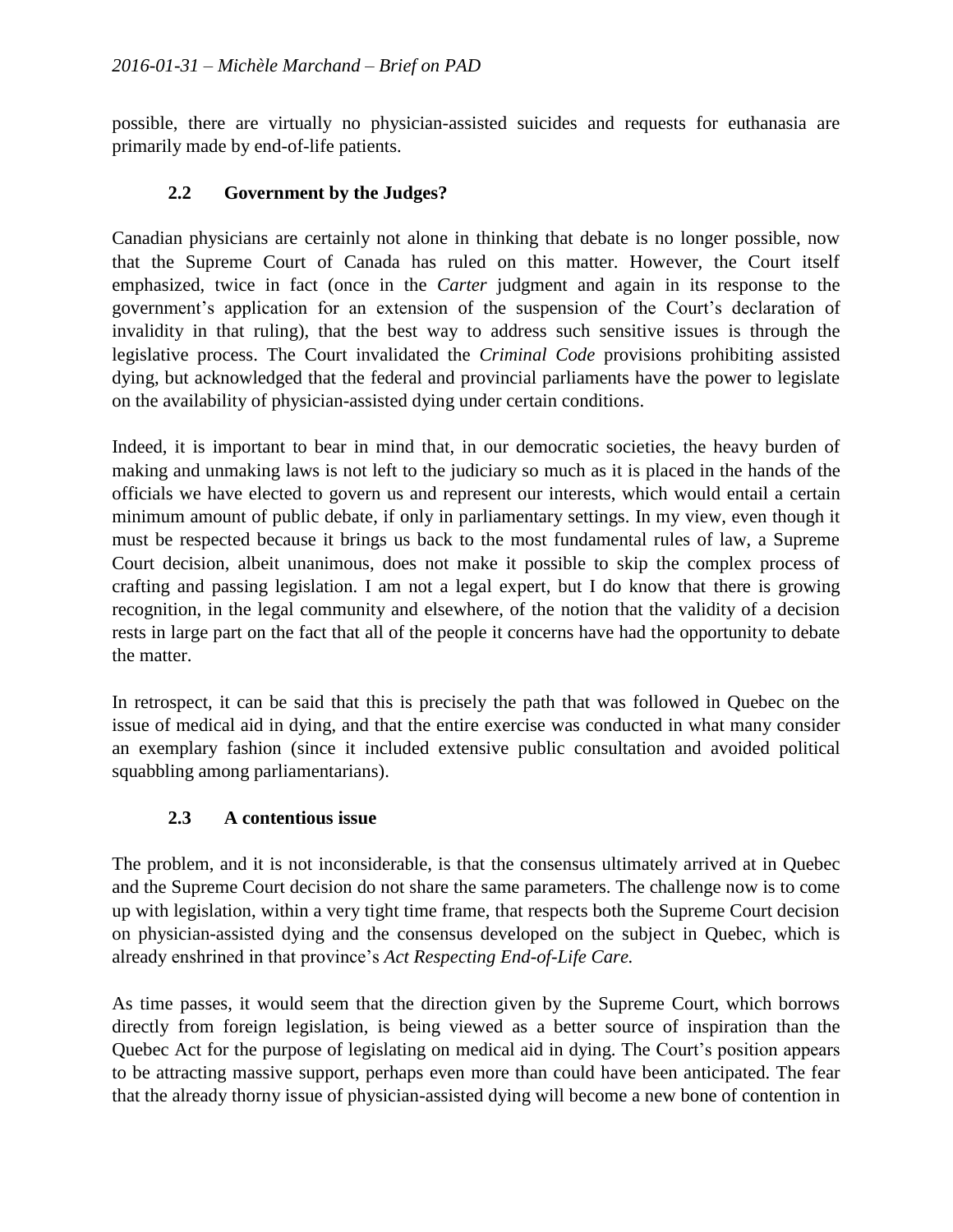federal-provincial relations is therefore not unfounded. A law modelled on the Supreme Court decision would make Quebec's legislation and the public debate that led up to its passage entirely irrelevant.

Fortunately, I don't believe it is absolutely necessary to choose between a law modelled on the Supreme Court decision and one modelled on Quebec's legislation. Drawing inspiration from Quebec on this issue ultimately would mean, above all else, making sure that the issue is debated as much as necessary, without making too many assumptions on what the outcome might be. Any new legislation adopted without real debate could be as unworkable as the legislation it replaces, due to conscientious objections on the part of physicians, among other reasons.

With a little perspective, it is clear that this entire exercise surrounding physician-assisted dying was made necessary because the absolute prohibition set out in the *Criminal Code* was out of sync with the consensus beliefs of society – so much so that these provisions of the law were no longer enforced. The public was receptive to the idea that such assistance might exist, both in Quebec and in the rest of Canada, if poll results are to be believed. It would be paradoxical to say the least if we wound up with essentially the same problem at the end of this exercise, namely a law that is unenforceable – but this time because it goes much further than the consensus views held by the various players.

But what precisely is the social consensus right now? Is it the same in Quebec as in the rest of Canada? These questions cannot be answered without at least a minimum of public consultation and debate on the essence of the issue, namely: To what extent and in what way do we want to assist those among us who would rather die than endure their suffering?

## **Conclusion**

There has never been and there never will be an easy answer to such a question. But the fact remains that we have just taken a giant step in Canada and Quebec: it is no longer possible to hide behind statements such as "No. Let's not even think about it, because it's against the law!" From now on, we must come up with a different answer both personally and collectively. In my view, this is a positive sign. It seems safe to say that there is now a consensus against total prohibition. As to whether the *Criminal Code* needs to be amended to specify that "physicianassisted dying" is no longer necessarily illegal, that is something for legal experts to determine.

I do believe, however, that we should not be too quick to rejoice and think that we can, by the same token, spell out what will henceforth be considered legal. Once the first step has been taken, there still remains much to do. A whole series of sub-questions arise, each thornier than the last, none of which are addressed in the Supreme Court decision: What about minors? Persons who are unable to give consent? Persons with psychiatric problems? The entire related issue of advance medical directives? Etc. The consensus views on these matters are not quite so clear, and false hopes are assuredly the last thing that people who are suffering need. We must